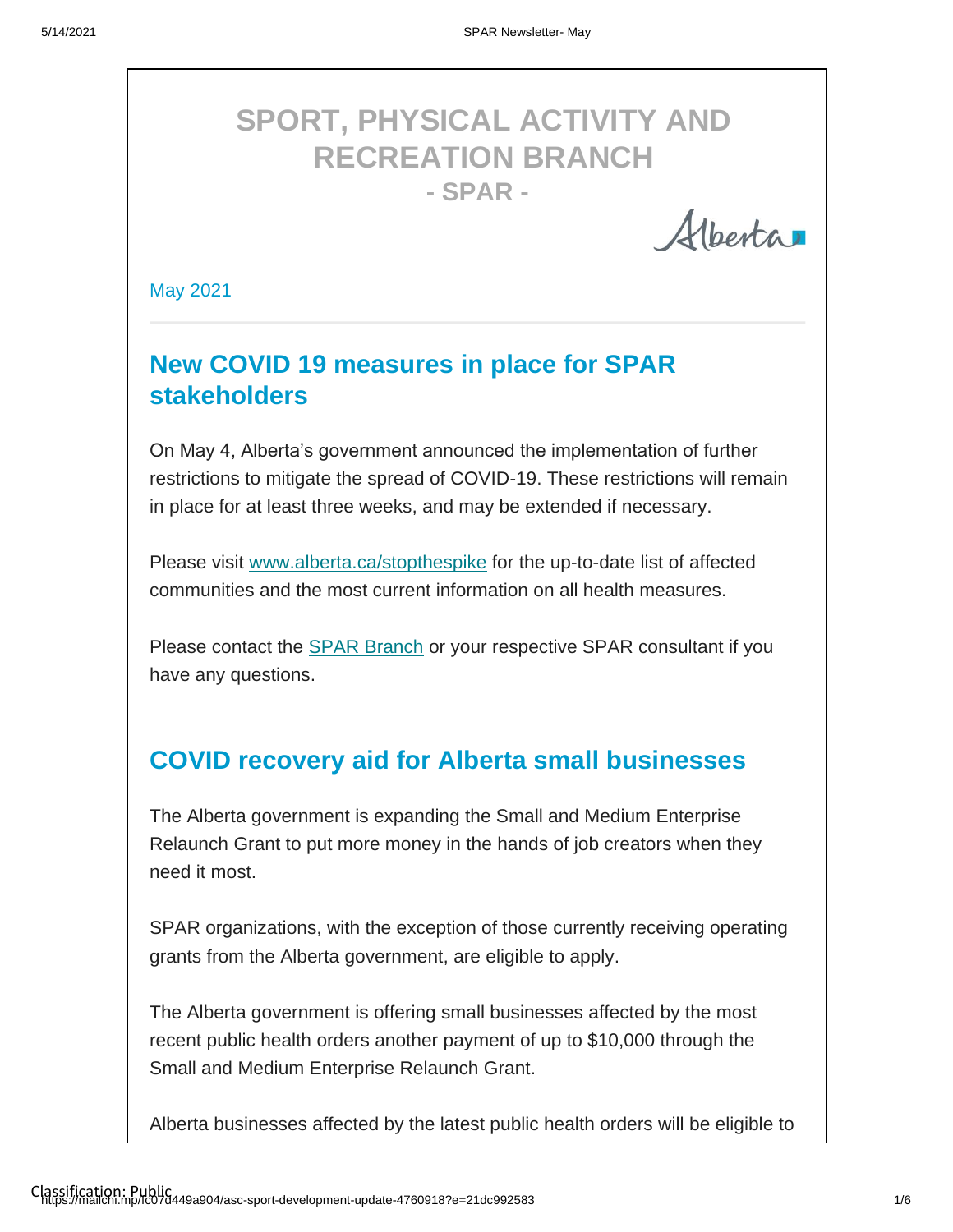#### 5/14/2021 SPAR Newsletter- May

apply for another payment in the second half of April. This additional payment will also be available to new businesses that began operating between March 1, 2020 and March 31, 2021.

Funds can be used for the following:

- Cover costs of items that help prevent the spread of COVID-19, such as personal protective equipment and cleaning supplies.
- Pay rent, employee wages or replace inventory.
- Help businesses expand their online presence or e-commerce opportunities to continue to serving customers.

For more Information on the grant and application, guidelines please visit [https://www.alberta.ca/sme-relaunch-grant.aspx.](https://www.alberta.ca/sme-relaunch-grant.aspx) 

Application deadline is May 31.

## **2022 Arctic Winter Games is rescheduled for 2023**

The Arctic Winter Games International Committee (AWGIC) has announced that the Arctic Winter Games will take place from **January 29 to February 4, 2023** in the Regional Municipality of Wood Buffalo**.** 

Following the postponement announcement in March, the AWGIC worked in collaboration with the Wood Buffalo Arctic Winter Games Host Society and participating contingents to secure new dates for the host community.

As part of its ongoing commitment to the safety of participants, the AWGIC has also confirmed that it will increase the maximum number of coaching positions for the rescheduled Arctic Winter Games. These additional leadership positions will help enhance participant experience and protect athletes, coaches and cultural delegates from potentially vulnerable situations.

Visit the [website](https://awg2023.org/) for more information.

# **Canada Games Council announces host province for the 2025 Canada Summer Games**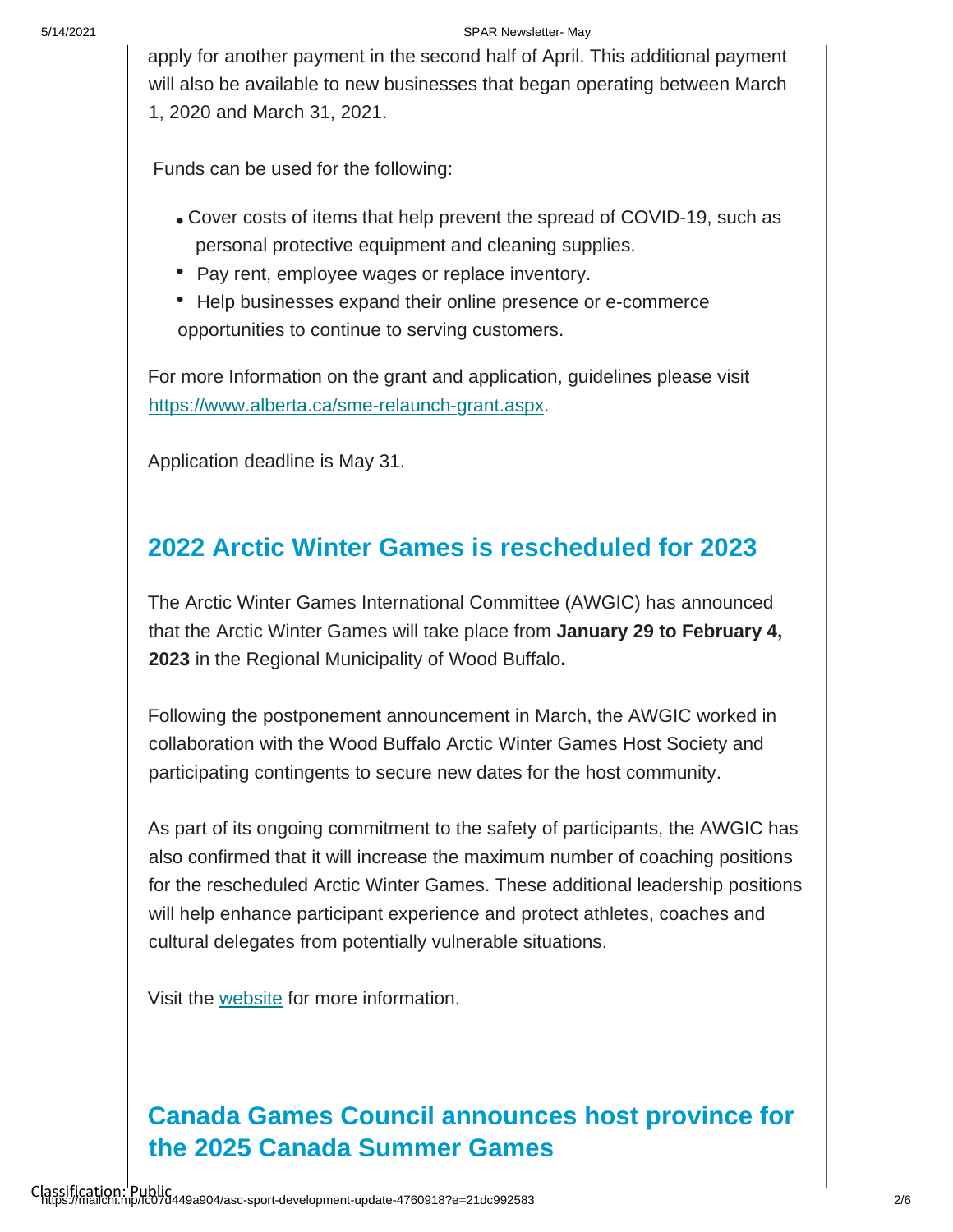#### 5/14/2021 SPAR Newsletter- May

The Canada Games Council announced on April 22 that Newfoundland and Labrador has won the bid to host the 2025 Canada Summer Games.

Team Alberta is looking forward to heading to the East Coast for the games in 2025. Newfoundland and Labrador previously hosted the Canada Winter Games in Corner Brook in 1999 and the Canada Summer Games in St. John's in 1977.

Please visit the [Canada Games website](https://can01.safelinks.protection.outlook.com/?url=https%3A%2F%2Fwww.canadagames.ca%2Fstories%2Fst-johns-nl-named-host-of-the-2025-canada-summer-games&data=04%7C01%7Csheri.wilson%40gov.ab.ca%7C09dc8267f0e34eb6ddbc08d905d4b595%7C2bb51c06af9b42c58bf53c3b7b10850b%7C0%7C0%7C637547233412993862%7CUnknown%7CTWFpbGZsb3d8eyJWIjoiMC4wLjAwMDAiLCJQIjoiV2luMzIiLCJBTiI6Ik1haWwiLCJXVCI6Mn0%3D%7C1000&sdata=EN5qZ%2B5zBfUbJN%2Bug6YK6sIoO01Vl3h2nDIesM4Cvrc%3D&reserved=0) [f](https://can01.safelinks.protection.outlook.com/?url=https%3A%2F%2Fwww.canadagames.ca%2Fstories%2Fst-johns-nl-named-host-of-the-2025-canada-summer-games&data=04%7C01%7Csheri.wilson%40gov.ab.ca%7C09dc8267f0e34eb6ddbc08d905d4b595%7C2bb51c06af9b42c58bf53c3b7b10850b%7C0%7C0%7C637547233412993862%7CUnknown%7CTWFpbGZsb3d8eyJWIjoiMC4wLjAwMDAiLCJQIjoiV2luMzIiLCJBTiI6Ik1haWwiLCJXVCI6Mn0%3D%7C1000&sdata=EN5qZ%2B5zBfUbJN%2Bug6YK6sIoO01Vl3h2nDIesM4Cvrc%3D&reserved=0)or more information.

## **The Community Sports Participation RESTART Grant Program now available**

Makadiff Sports is about "striving to make a difference to and through community sport." This organization is founded on the belief that sport can be better, and that the status quo is not an option in light of the growing number of inactive, sedentary and disengaged citizens.

The RESTART Program will offer targeted financial support totaling \$300,000 to eligible grassroots community sport organizations to assist in their recovery from the impacts of COVID-19 and in their preparation for a safe and proper 2021 recommencement of community sport during and post-pandemic.

Online applications and grant submissions are now open. The deadline for grant submissions is May 31, 2021.

Visit the [Makadiff website](http://www.makadiffsports.org/) for more information.

## **2021 ARPA Awards and Scholarship applications are now open**

Alberta's recreation and parks community has developed awards and scholarships that honor the leadership of its communities, organizations, volunteers, professionals and the businesses.

With the uniqueness of the past year, the Alberta Recreation and Parks Association (ARPA) want to celebrate the outstanding leaders and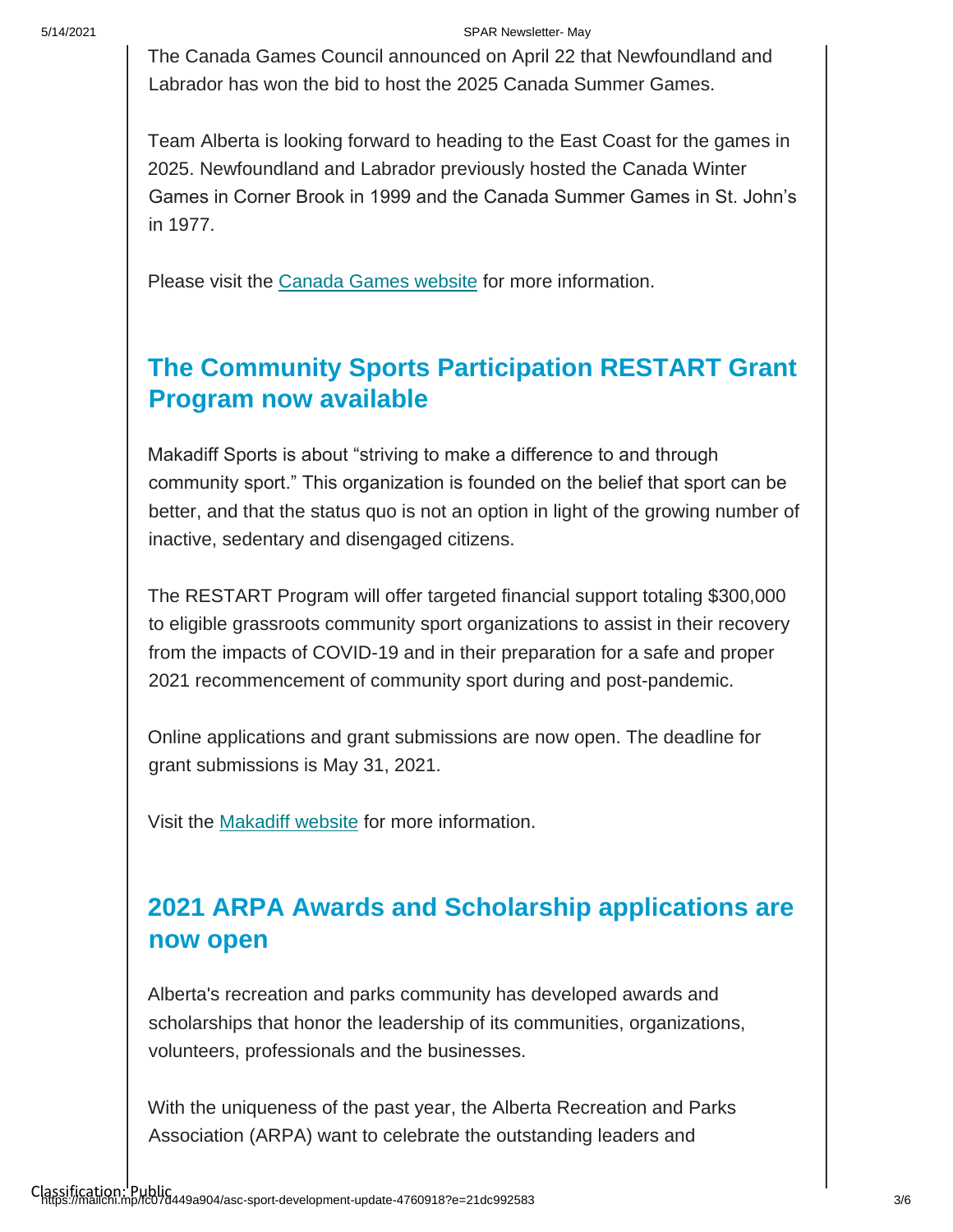communities in the recreation and parks sector. The nominees can be individuals, groups, agencies or communities.

The award categories are:

- ARPA Awards
- ARPA Scholarships
- Lieutenant Governor's Awards

Visit the [website](https://arpaonline.ca/awards/main.) today to nominate someone in your community. Application deadline is May 31, 2021.

#### **Gender Equity and Recreational Sport Initiative - a crowd sourcing activity**

A significant barrier for the participation and retention of girls, women and gender diverse people in recreational sport is access to recreation facilities in their communities. Community sport and recreation practitioners have indicated a need for tools that would assist them in removing these barriers.

The Canadian Parks and Recreation Association (CPRA) is looking to know more about what is currently happening in communities across Canada to ensure women, girls and gender-diverse people have access to equitable facility use and spaces that are designed to provide a sense of belonging and to ensure they feel safe and welcoming.

If your organization is addressing the issue of gender equity through facility use and/or design, we invite you to send us some information about your work so that we might share it with others as a resource tool.

The CPRA would like to create a resource share for organizations. If you would like to be part of this exciting initiative, organizations are asked to send your resource(s) via email to Christa Costas-Bradstreet at christa.costas@outlook.com or go to CPRA's [The Bench](https://thebenchcpra.ca/index.html) and upload your resource to the Discussion Group titled "Gender Equity in Recreation, Sport and Physical Activity".

Please note: if you are not currently a member of The Bench, you will have to register (free). The good news is that you will then have access to all shared resources and ongoing discussions on this topic.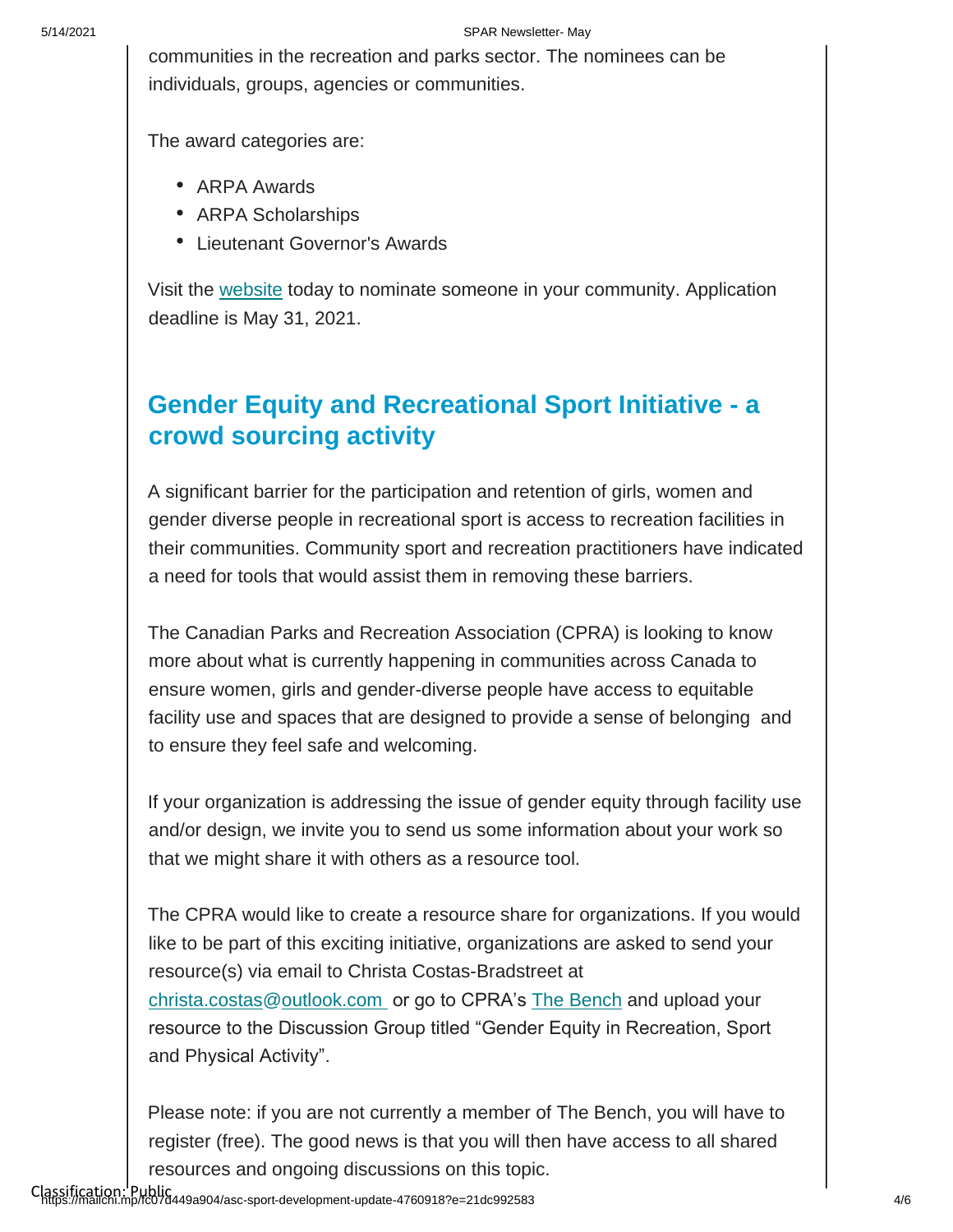## **Alberta Fitness Leadership Online Courses**

Alberta Fitness Leadership Certification Association (AFLCA) is hosting a range of online courses, seminars and workshops now through June. The workshops and courses are evidence-informed and offered by leading scholars and practitioners.

Register today to take the [Summer Intensive Online Series](https://can01.safelinks.protection.outlook.com/?url=https%3A%2F%2Fmarketplace.ualberta.ca%2Fpfu%2Fprofessional-development%2Fonline-courses.html&data=04%7C01%7Csheri.wilson%40gov.ab.ca%7Ced51c581e89442b56f2308d90bf39b09%7C2bb51c06af9b42c58bf53c3b7b10850b%7C0%7C0%7C637553963163892760%7CUnknown%7CTWFpbGZsb3d8eyJWIjoiMC4wLjAwMDAiLCJQIjoiV2luMzIiLCJBTiI6Ik1haWwiLCJXVCI6Mn0%3D%7C1000&sdata=7%2B%2BB%2Bxt%2FPakj7X0k30car6QzzzBo3y%2B38wLs5%2FHewbY%3D&reserved=0) from May 26 to June 2.

AFLCA [online certification courses](https://can01.safelinks.protection.outlook.com/?url=https%3A%2F%2Fmarketplace.ualberta.ca%2Fpfu%2Fprofessional-development%2Faflca-certification-courses.html&data=04%7C01%7Csheri.wilson%40gov.ab.ca%7Ced51c581e89442b56f2308d90bf39b09%7C2bb51c06af9b42c58bf53c3b7b10850b%7C0%7C0%7C637553963163902717%7CUnknown%7CTWFpbGZsb3d8eyJWIjoiMC4wLjAwMDAiLCJQIjoiV2luMzIiLCJBTiI6Ik1haWwiLCJXVCI6Mn0%3D%7C1000&sdata=m8x8PDj%2BXHeLGLxuNRUtH0XwCVm9Wp5AIeEdKwXHmA4%3D&reserved=0) [a](https://can01.safelinks.protection.outlook.com/?url=https%3A%2F%2Fmarketplace.ualberta.ca%2Fpfu%2Fprofessional-development%2Faflca-certification-courses.html&data=04%7C01%7Csheri.wilson%40gov.ab.ca%7Ced51c581e89442b56f2308d90bf39b09%7C2bb51c06af9b42c58bf53c3b7b10850b%7C0%7C0%7C637553963163902717%7CUnknown%7CTWFpbGZsb3d8eyJWIjoiMC4wLjAwMDAiLCJQIjoiV2luMzIiLCJBTiI6Ik1haWwiLCJXVCI6Mn0%3D%7C1000&sdata=m8x8PDj%2BXHeLGLxuNRUtH0XwCVm9Wp5AIeEdKwXHmA4%3D&reserved=0)re also available.

#### **June is Recreation and Parks Month**

Mark your calendars, as "June is Recreation and Parks Month" (JRPM). JRPM highlights the many benefits recreation and parks bring to our community and acknowledge the strong foundation of parks and recreation facilities and programs in Alberta.

This year, JRPM will be focusing on connecting people, together and with nature, through recreation and parks.



#### **Concussion Awareness**

The **#HeadstrongCanada** campaign is based on the Government of Canada'[s C](https://twitter.com/hashtag/headstrongcanada)oncussion Framework and the [Concussion Awareness toolkit,](https://sirc.ca/concussion) is designed to give every sport organization the reso[urc](https://sirc.ca/concussion)es they need to